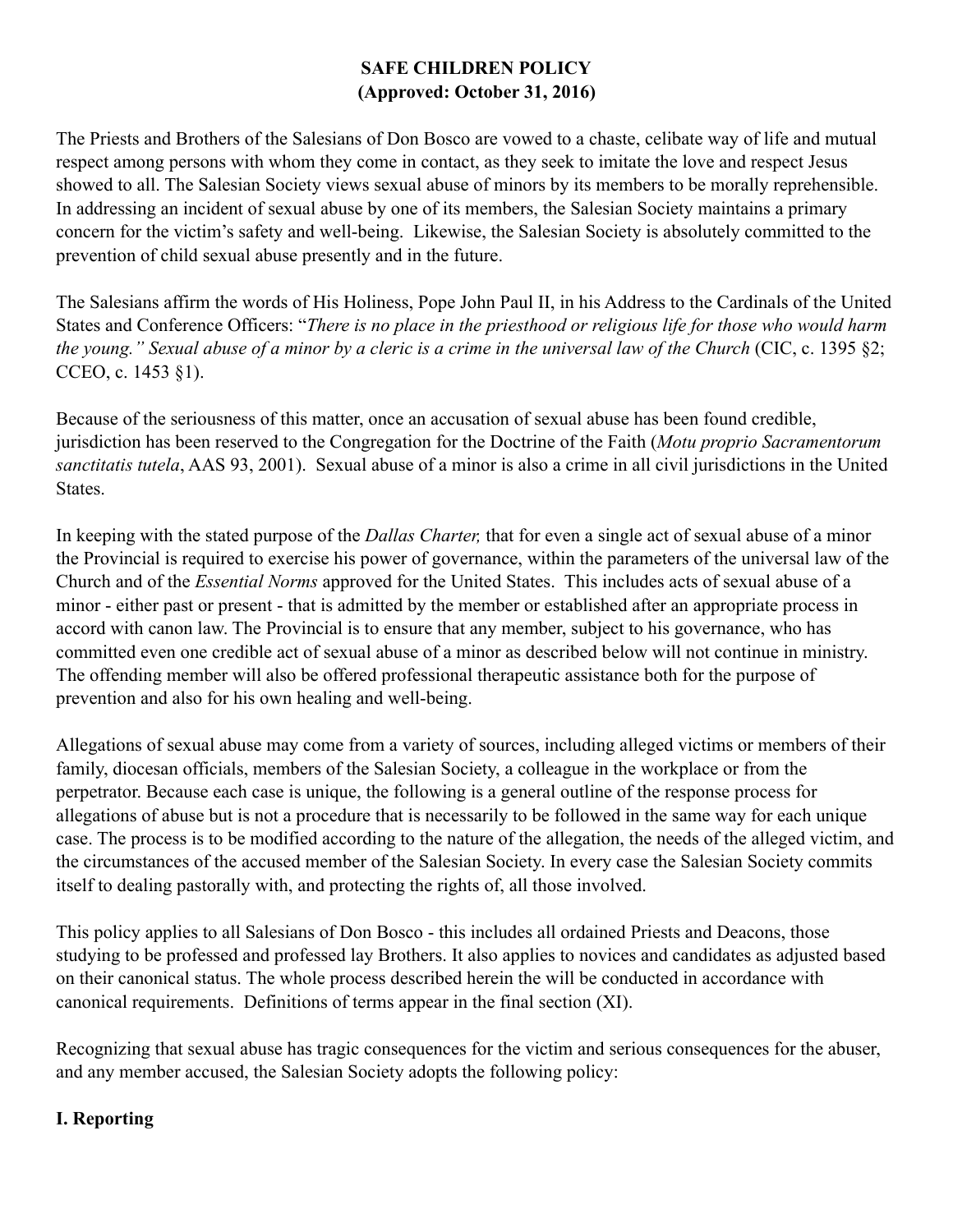- 1. If a person is a "mandatory reporter" as defined by law, he or she must follow the requirements of the law and report known or suspected abuse of a minor to law enforcement or child welfare agency. All Salesian members are mandatory reporters and therefore must report known or suspected sexual abuse of a minor to authorities, no matter when it occurred (past or present). Sexual exploitation of a child is another form of child sexual abuse, and is defined in the law "*when a person depicts a child in, or who knowingly develops, duplicates, prints, downloads, streams, accesses through any electronic or digital media, or exchanges, a film, photograph,videotape, video recording, negative, or slide in which a child is engaged in an act of obscene sexual conduct"* (CA, PC 11165.1c3).
- 2. Known or suspected abuse of a minor by a member of the Salesian Society, whether such abuse occurred currently or in the past, must also be reported to the Provincial as President of the Salesian Society.
- 3. The Provincial will also report known or suspected abuse of a minor to the appropriate civil authority in the state where the abuse is alleged to have occurred, as required by state law.
- 4. An anonymous allegation made to the Provincial will be addressed to the extent feasible based on known information.
- 5. The Provincial will inform the person who reports the abuse that he will also convey the report to the appropriate civil authority.
- 6. In the event that an allegation concerns a member of another province, a member of another religious order or a diocesan priest or deacon residing in a community of the Salesian Society, the reporting process stated above will be followed. In addition, initial response and investigation as stated below will be followed. The Provincial will inform the person's superior and cooperate with the superior with his/her investigation of the allegation.
- 7. If the nature and circumstances of the allegation so require, including whether the member is away from his place of assignment for the time being, the Provincial will meet with the parish or school staff to inform them of the allegation and the member's response. He will also advise them of the action which will be taken. And as needed, appropriate communications also will be provided to the parish, school or other impacted faith community.
- 8. A member should inform the Provincial if he believes that another member exhibits warning signs of unhealthy boundaries or relationships with minors. Although warning signs in themselves may not constitute "reasonable suspicion" that sexual abuse has occurred, the Provincial is responsible for appropriate follow-up to such concerns.

### **II. Response to the victim**

- 1. The alleged victim and/or family will be provided with the name and contact information of the Mental Health Advisor or a trained Assistance Coordinator to assist in pastoral support.
- 2. The alleged victim will be offered pastoral support during the time of the investigation regardless of the credibility of the allegation.
- 3. The Provincial will offer to meet with the alleged victim and/or family to listen and provide pastoral support.

# **III. Response to the Accused Member**

- 1. After receiving an allegation of sexual abuse, the Provincial will meet with the accused individual in the presence of another member (eg, vice-provincial, community director, etc.). The Provincial will advise the member that the conversation is not confidential, and that before responding the member may wish to consult civil and canonical legal counsel.
- 2. The Provincial will advise the member of the nature of the allegation and any reports made to civil authorities. The Provincial will also advise the accused member how to obtain civil and canonical legal counsel.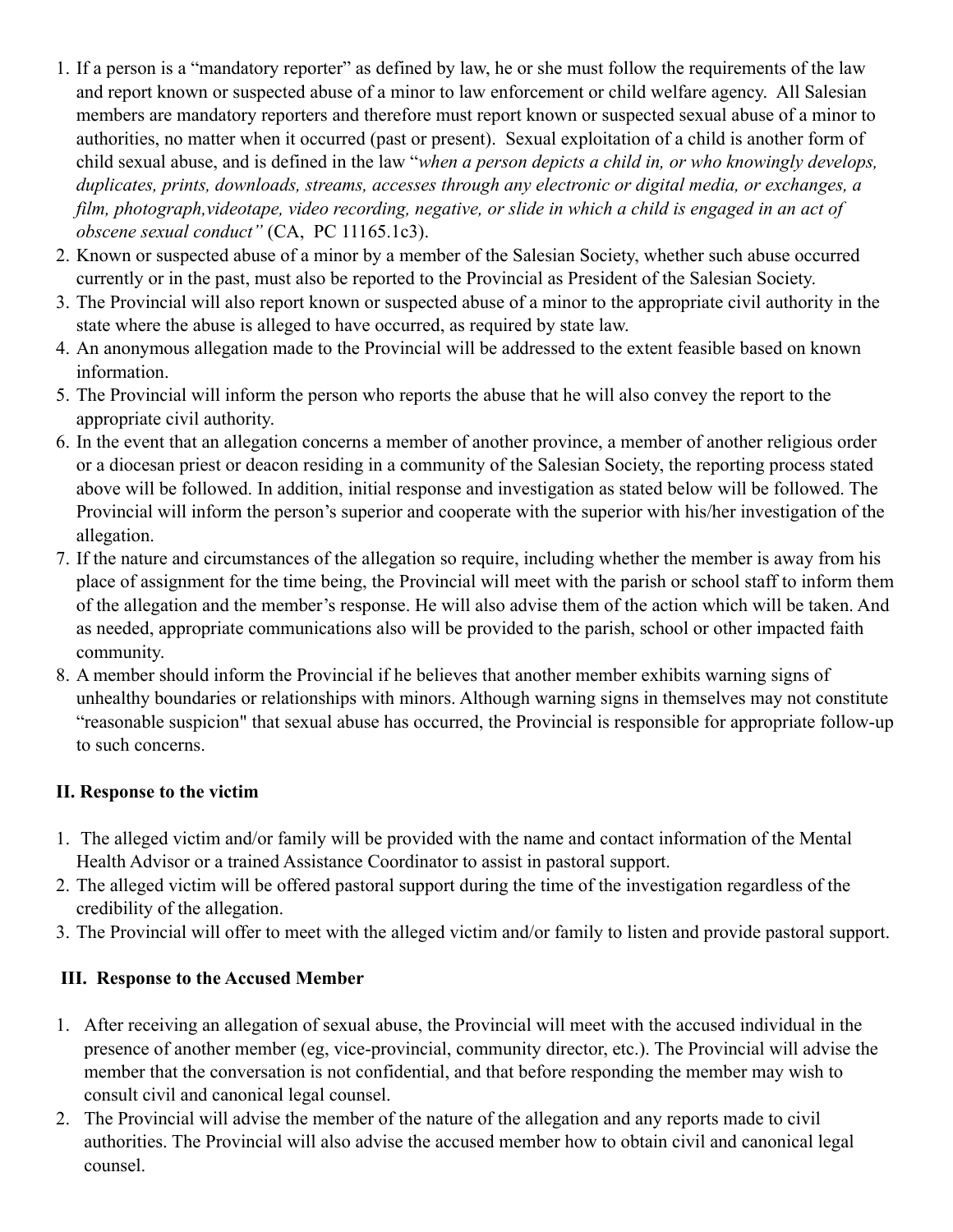- 3. The Provincial will discuss with the member the advisability of immediate psychological evaluation, and, if appropriate, psychological care. The Provincial may not require the member to undergo evaluation or psychological care.
- 4. The Provincial will remove the member from ministry and place appropriate restrictions on the member pending the determination of the allegation. The Provincial may also change the residence of the member to assure the further safety of children. The Provincial may consult with the Review Board or the Mental Health Advisor to help him make these decisions.

## **IV. Investigation and Determination**

- 1. Upon receiving an allegation of sexual abuse against a member, the Provincial will immediately inform the Mental Health Advisor and Review Board that an allegation or admission of sexual boundary violation has been made. The Mental Health Advisor will facilitate the collection of information for the Review Board. The Review Board will be convened as soon as possible to provide assistance and guidance in responding to the allegation.
- 2. If the matter has been turned over to the civil authorities and they assume conduct of the investigation, this process may be suspended pending the outcome of the civil or criminal investigation.
- 3. The Provincial will cooperate with authorized state and federal civil and criminal authorities in their investigation of allegations of sexual abuse of minors involving a member.
- 4. When an allegation of sexual abuse of a minor is first received, the Provincial, or his designee, will collect as much information as possible; this includes:
	- a. The name and contact information of the alleged victim;
	- b. The age of the alleged victim, both presently and at the time of the alleged abuse;

c. The original report or allegation of abuse that was submitted, a statement from the alleged victim including: the name of the alleged perpetrator(s), approximate dates of the alleged abuse, the nature and location of the alleged abuse;

d. Information concerning the present and past ministry, assignments, training, and residences of the member;

e. Other allegations of sexual misconduct by the member; other items of concern about the member, or other information deemed relevant by the Provincial from the personnel file;

- f. Past disciplinary actions against the member and the reasons for the actions;
- g. A statement about the alleged incident from the member accused;
- h. Polygraph examination of the member related to the accusation;
- i. Psychological assessment of the member related to the accusation;
- j. Interviews of witnesses, interviews of others who may have knowledge of the incident;
- k. Photographs of, or visits to the location of alleged abuse;
- l. Other documents, statements, interviews, depositions;

5. The Provincial may seek advice from the Mental Health Advisor and/or Review Board throughout the investigation phase.

6. A member who is accused of sexual abuse of a minor is to be accorded the presumption of innocence during the investigation of the allegation, and all appropriate steps are to be taken to protect his reputation. He is to be encouraged to retain the assistance of civil and canonical counsel.

7. If the member admits the allegation as stated by the victim, or he discloses perpetrating sexual abuse directly to his superior prior to a formal accusation, the Provincial will immediately proceed to Section V of this policy.

8. If the member denies the allegation, then the Provincial will seek advice from the Mental Health Advisor and the Review Board about employing an independent investigator who will assist in gathering information.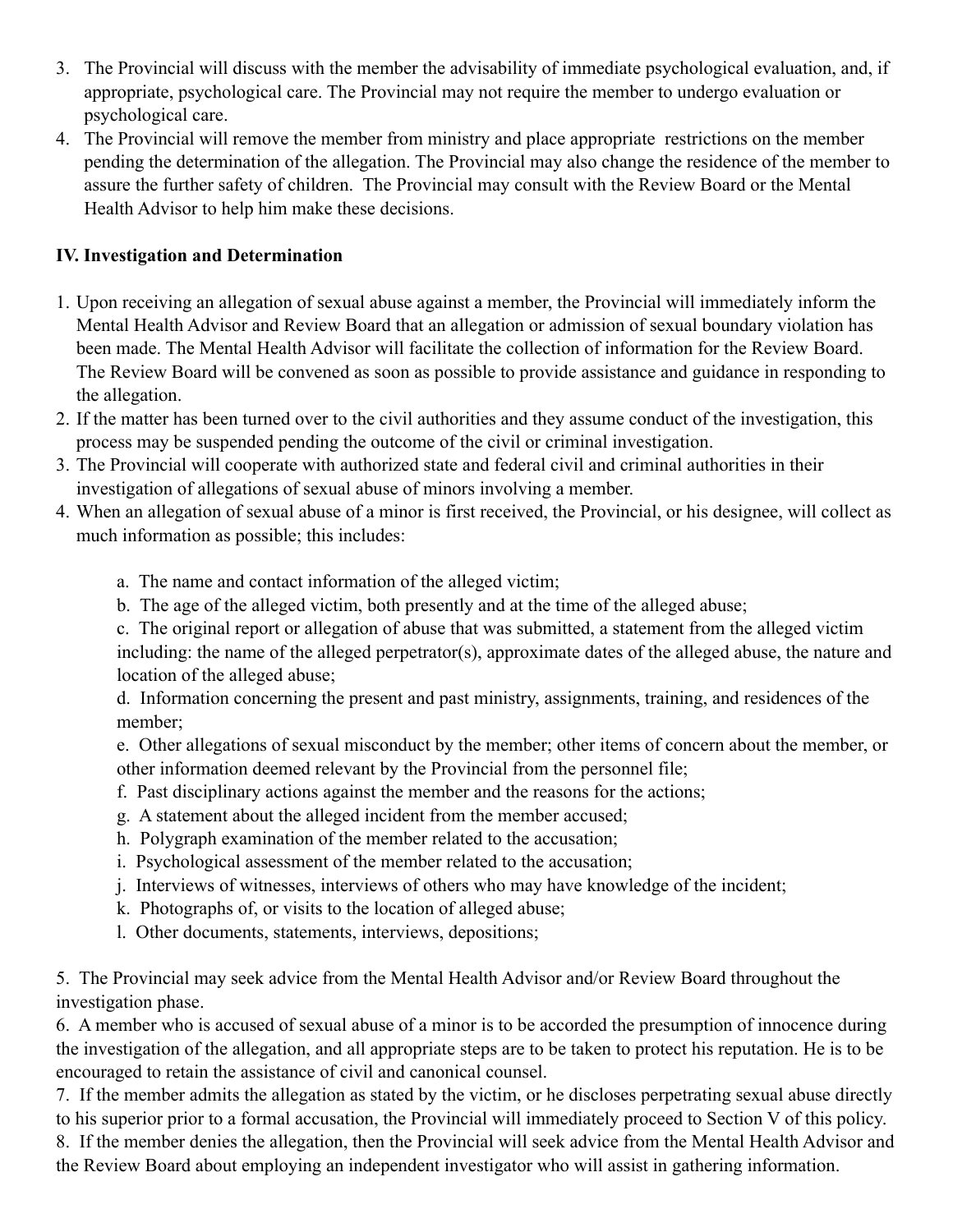9. If an independent investigator is employed, a confidential report will be made by the investigator and sent to the Provincial, or his designee. The report will be forwarded to the Mental Health Advisor and the Review Board.

10. The investigation and determination should be completed within a reasonable amount of time from the date of the accusation.

11. The Review Board will make a determination: "*Credible*," where the accusation of sexual abuse by the member has been supported by the information collected; and "*Not-Credible*," where the accusation has not been supported by the information. The determination will be included in the report of the Review Board to the Provincial.

12. The Review Board acts as an investigatory and advisory body in the Provincial's assessment of the credibility of any accusations of sexual abuse of a minor by a Salesian member.

13.The Provincial will consider the Review Board findings, as well as the results of any official civil or criminal investigation/litigation to determine the credibility of the accusation.

# **V. Procedures when Sexual Abuse Has Been Deemed Credible by the Provincial**

- 1. The Provincial will communicate his decision in writing to the member and indicate further steps to be taken in this matter.
- 2. The Provincial will inform the leadership of any organization such as a school or parish or civic group in which the member is working or ministering that the member has admitted to or the Provincial has deemed credible an accusation of sexual abuse of a minor.
- 3. Once an accusation has been deemed credible by the Provincial, the Provincial shall notify the Congregation of the Doctrine of the Faith of the determination.
- 4. The Provincial will restrict the member and direct that a *Safety Plan* be drafted.
- 5. The ISP must include:
	- a. The history and nature of problem behaviors;
	- b. How the member spends the majority of his time;

c. Risk reduction strategies which the Provincial may apply by virtue of the vow of obedience regarding:

- work,
- travel
- association,
- campus access,
- residence location,
- participation in community;

d. Risk reduction strategies which the Provincial may request but cannot require without the consent of the member, including:

- psychological evaluation,
- residential treatment,
- outpatient treatment,
- on-going therapy,
- twelve step programs,
- participation in a support group,
- maintenance polygraph examination,
- other strategies as recommended by the Review Board;
- e. The supervisor responsible for the implementation of the risk reduction strategies;
- f. The consequences for non-compliance with the ISP;
- g. The dates the ISP has been reviewed by the Review Board;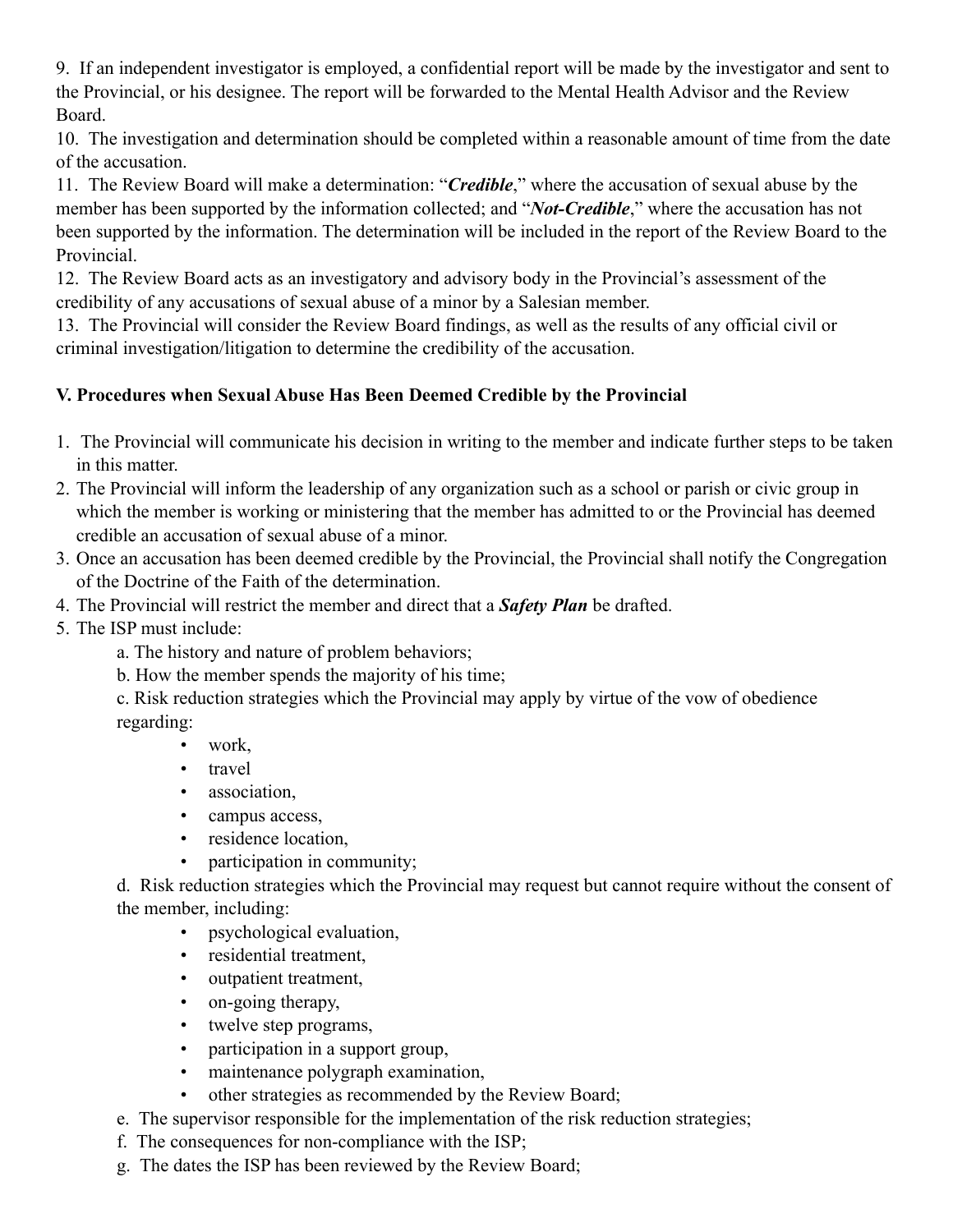- h. The duration of the ISP and the date of the next ISP review.
- 5. An ISP must be for a definite period of time, but for no longer than three years. Each time the ISP expires, the Provincial may again impose the same ISP, establish a new or revised ISP, or discontinue the ISP.
- 6. Each ISP must be annually reviewed and approved by the Provincial.
- 7. The ISP must be signed by the Provincial, the Mental Health Advisor and the supervisor of the member. The member will be requested, but cannot be required to sign the ISP.
- 8. The Provincial will meet annually with each member on restriction to review their progress on restriction. The Provincial will consult with the member's supervisor in order to prepare for the annual review.

## **VI. Procedures when Sexual Abuse Has Been Deemed Not-Credible by the Provincial**

- 1. The Provincial will issue a canonical decree to this effect within ten days and the case is closed;
- 2. The Provincial may reinstate the member to any responsibilities and duties from which he was removed;
- 3. The Provincial and the Salesian Society will make every reasonable effort to restore the good name of the accused member.
- 4. The review board may make recommendations to the Provincial should it note any concerns in the behavior of the member.

### **VII. Communication**

- 1. There will be only one spokesperson that officially coordinates all public communication in the name of the Salesian Society. When advisable, this spokesperson will act in concert with designated representatives of the ministry, or other appropriate entity.
- 2. The Provincial will notify other members of the Salesian Society and church officials of any allegation of the sexual abuse of minors.
- 3. Once an accusation has been deemed credible by the Provincial, the Provincial shall notify the Congregation of the Doctrine of the Faith of the determination.
- 4. Once an accusation has been deemed credible by the Provincial, a statement will be prepared and released to the affected public.
- 5. The Provincial will follow the policies of a diocese about pastoral responses to communities affected by an allegation if the allegation arose in the context of ministry or employment in a diocesan entity.
- 6. If an accusation of sexual abuse by a member is deemed credible by the Provincial and has occurred in connection with work or ministry, the Provincial, in coordination with the leadership of the work or ministry, will work out the communication plan.

### **VIII. Documents**

- 1. Written consent of the member is required before the following materials may be released to a third party, an investigator, or the Review Board by the Provincial.
	- a. medical records,
	- b. psychological records,
	- c. legal documents provided by the member,
	- d. notes or written records of conversations with the member regarding matters of canonical privacy or manifestation of conscience.
- 2. All investigation documents concerning an allegation of sexual abuse of a minor by a member are confidential and maintained in a *confidential* file to which only the Provincial, and/or his designee, has access.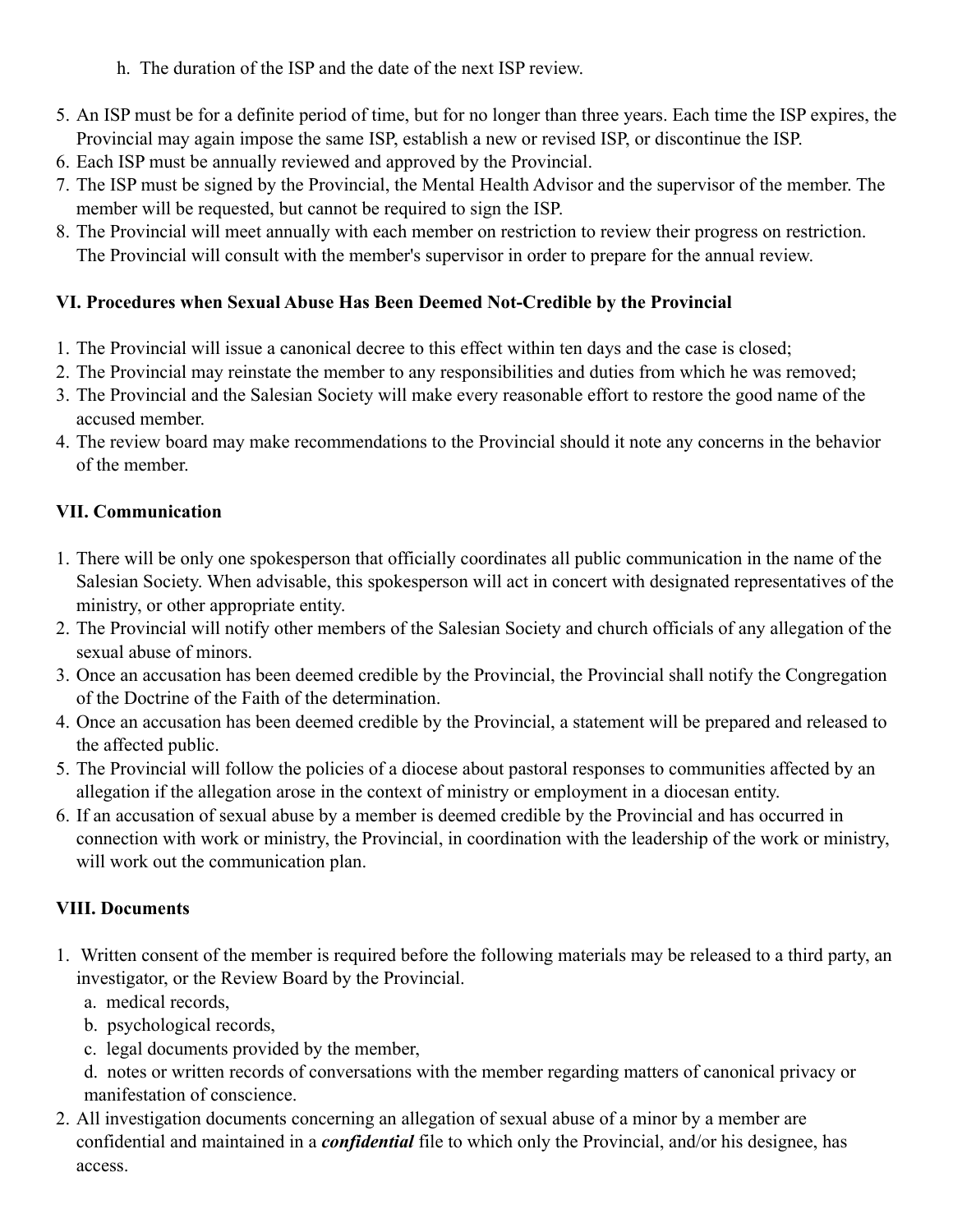- 3. A notation is placed in the personnel file of the member specifying that a *confidential* file exists. The notation should indicate whether or not the accusation of sexual abuse of a minor by the member was deemed credible by the Provincial.
- 4. If a member has a *Safety Plan*, the complete *Safety Plan* is kept in the confidential file. Additionally, a copy of the entire *Safety Plan* is kept in the personnel file of the member.
- 5. A complete copy of the *Safety Plan* is given to the supervisor of the member. In the event that a different person assumes the role of supervisor, the previous supervisor returns to the Provincial the copy of the complete *Safety Plan* and any other materials such as supervision forms and notes, as well as documents that have been provided to him by the Provincial.

## **IX. Administrative Recourse**

1. At each stage of the process the member has a right to administrative recourse according to the norms of canon law, in this order:

- a. Generalate,
- b. Congregation for Consecrated Life,
- c. Apostolic Signatura

# **X. Education**

- 1. All professed members of the Salesian Society, with the exception of those who do not serve in any form of ministry because of physical or mental challenges, will participate in a minimum of four hours of education and training every year about how to maintain a safe environment for children and young people. Such education must include the following topics:
	- a. Boundaries with minors, including instruction in positive forms of expressing emotion and demonstrating ministerial care;
	- b. The prevalence, identification and prevention of child sexual abuse;
	- c. Self-protection from false allegations of sexual abuse;
	- d. Warning signs associated with both preferential and situational sexual abuse of minors.
	- e. Reading and discussing the policies related to safe children.
- 2. Updated information about these topics will be provided to the members of the Salesian Society at least annually.
- 3. The Provincial or persons appointed by the Provincial are charged with organizing and maintaining this education and training. The Provincial may contract outside resources to provide such education and updates or may develop internal resources by appropriate professional training.
- 4. Members who supervise individuals on an ISP shall receive initial training and yearly continuing education on specific topics relevant to their role.

# **XI. Definitions**

- 1. Administrative Recourse: The procedures provided in canon law by which a member may appeal to a hierarchical authority regarding an administrative decision. In the context of this policy, this refers to the right of a member to appeal a decision of the Provincial to hierarchical authority according to the norms of canons 1732-1739 of the Code of Canon Law and articles 121-125 of the Apostolic Constitution on the Roman Curia entitled Pastor Bonus (1988).
- 2. Allegation: Generally, a verbal or written statement by an individual (minor or adult) that a member has sexually abused them when they were a minor. However, allegations of sexual abuse may come from a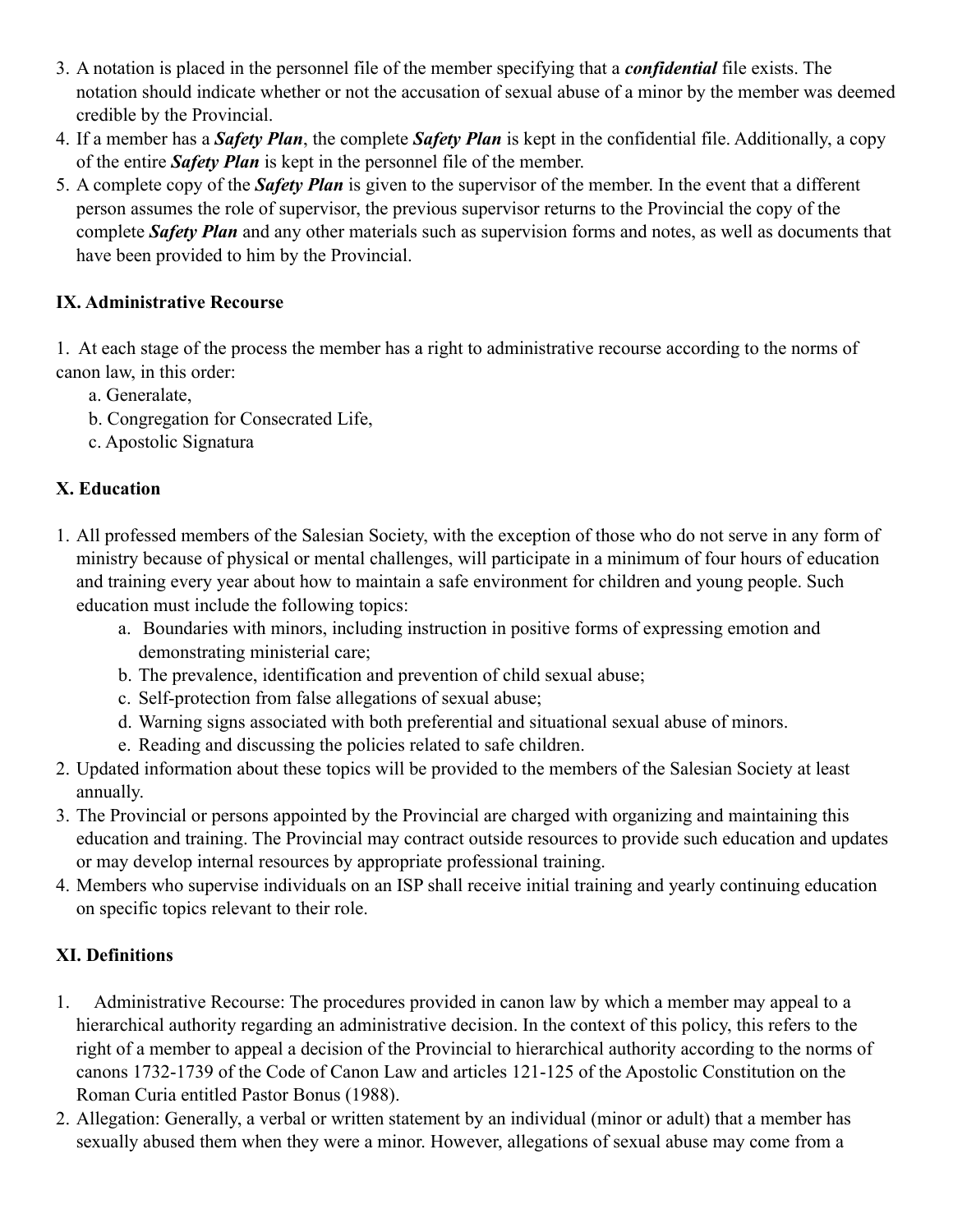variety of other sources, including members of the victim's family, diocesan officials, members of the Salesian Society, a colleague in the workplace or from the perpetrating member himself.

- 3. Mental Health Advisor: A mental health professional designated by the Provincial to develop and implement the Safe Children policies, develop and distribute educational materials on prevention and response to child abuse, assist the Review Board in their deliberations, coordinate pastoral assistance for the immediate pastoral care of persons who claim to have been victim of sexual abused by a Salesian, and assist and advise the Provincial in all matters relating to the mental health and wellbeing of the members.
- 4. Canonical Decree: An official canonical declaration stating that sexual abuse of a minor has or has not been established.
- 5. Civil Authority: An agency responsible for accepting a report of suspected child abuse under California Penal Code Section 11165.9, or a similar law in a state other than California.
- 6. Essential Norms: Essential Norms for Diocesan/Eparchial Policies Dealing with Allegations of Sexual Abuse of Minors by Priests and Deacons published by the United States Conference of Catholic Bishops. The Essential Norms were made applicable to religious institutes and societies of apostolic life by the Apostolic See in Rome in 2006 in cases of sexual abuse by a priest or deacon of the institute or society. They were not made applicable to other members of an institute or society. The interpretation and application of the Essential Norms to an institute or society is governed by footnote 1: "When a major superior of a clerical religious institute or society of apostolic life applies and interprets them for the internal life and governance of the institute or society, he has the obligation to do so according to the universal law of the Church and the proper law of the institute or society."
- 7. Hope and Healing/Instruments of Hope and Healing: Accreditation Standards (rev. 2012) prepared by Praesidium, Inc. under the auspices of The Conference of Major Superiors of Men. These are voluntary standards and do not have the force of law.
- 8. Member: A priest or brother who has made initial vows in the Salesian Society. A novice (one who is in the one-year training period to become a professed Salesian). A pre-novice (one who has formally entered a preparation period immediately preceding the novitiate). A candidate (one who has entered a formal program to discern entering the Salesian Society).
- 9. Minor: A person under the age of 18 years old.
- 10. Provincial: The person who holds the office of Provincial and President of the Salesian Society. It also applies to a person whom the Provincial delegates to carry out his responsibility.
- 11. Reporting Statute: A state statute that mandates reporting abuse of a minor, e.g., California Penal Code Section 11164.1-11165.1.
- 12. Review Board: Competent persons appointed by the Provincial to advise and assist the Provincial in responding to allegations of sexual abuse by a member of the Salesian Society. The team is composed of at least three persons. Membership may include a mental health professional, an attorney, a member of the Salesian Society, and a canonical lawyer. The group assists by collecting information, giving advice, and by monitoring *Safety Plans* for members. The Review Board also advises about education programs for all Salesian Society members. The Review Board's precise functions and governance of the Review Board are contained in the document, (Protocol: Salesian Society Review Board, approved by Provincial Council 10-5-09)
- 13. Sexual Abuse: Any offense by a member against the sixth commandment of the Decalogue with a minor as understood in canon law (see Essential Norms, Preamble). Also see California Penal Code sections: 11164.1-11165.1. (See Below California Penal Code 11165.1 for definition of Sexual Abuse)
- 14. Supervisor: Either the Director of the community where the restricted member is living or another individual appointed by the Provincial.

*California Penal Code 11165.1: As used in this article, "sexual abuse" means sexual assault or sexual exploitation as defined by the following:*